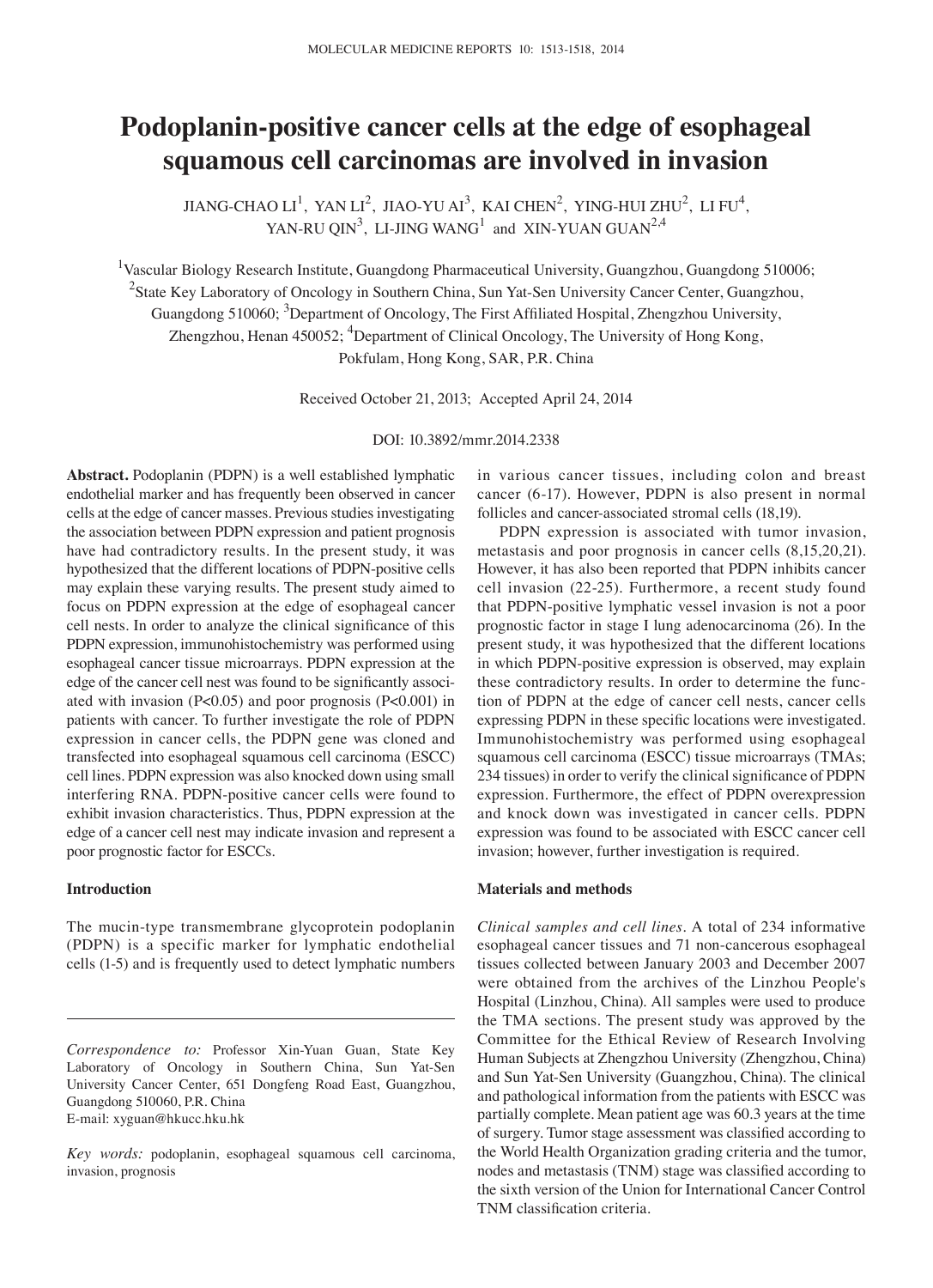Nine lung cancer cell lines were authenticated by testing for mycoplasma contamination using Mycoalert™ (Lonza Group, Basel, Switzerland) and through analyzing cell morphology. The HKESC1, EC18 and EC109 lung cancer cell lines were provided by Professor Tsao and Professor Srivastava (University of Hong Kong, Hong Kong, China) and the KYSE30, KYSE140, KYSE180, KYSE410, KYSE510 and KYSE520 lung cancer cell lines were obtained from DSMZ (Braunschweig, Germany).

*Immunohistochemical analysis of TMAs.* The sections were deparaffinized according to routine pathological techniques. Antigen retrieval was performed by boiling the specimens for 15 min in EDTA solution, then allowing the samples to cool to room temperature. Sections were washed with phosphate-buffered saline (PBS), followed by incubation with anti-human PDPN monoclonal antibodies (Dako UK Ltd, Ely, UK) diluted 1:100. The EnVision™ detection system (Dako, Kyoto, Japan) was used according to the manufacturer's instructions.

*Scoring PDPN‑positive cells at the edge of the cancer cell nest.* In the present study, tumor sections from the edge of the cancer cell nest which exhibited positive PDPN staining were considered PDPN-positive cases. The immunohistochemical staining score only reflected the distribution of the positive signal at the edge of the cancer cell nest and did not include staining at the center of the cancer cell nest or the stromal or lymphatic regions. Based on the percentage of positive cells at the tumor edge, the samples were given a distribution score as follows: 0, 0-5%; 1, 6-50%; and 2, 51-100%. Furthermore, the staining intensity was scored a follows: 0, no signal; 1, weak; 2, moderate; and 3, marked. The total score was calculated as the sum of the distribution score and the intensity score and ranged from 0-5. Total scores between 0 and 1 were considered negative, while scores between 2 and 5 were considered positive.

*Plasmid vector construction. Hin*dIII and *Eco*RI sites (bold) were incorporated into the primer sequences, which were used to amplify the human PDPN gene. The primer sequences were as follows: Forward, 5'-CCC**AAGCTT**GCCTCCTCGGGA GAGATAAAT G-3' and reverse, 5'-CCG**GAATTC**AACCCT TCAGCTCTTTAGGGCGA-3'. RNA was obtained from normal placenta tissue and the polymerase chain reaction (PCR) products were inserted into the pcDNA 3.1 plasmid vector (Invitrogen Life Technologies, Carlsbad, CA, USA) according to the manufacturer's instructions. The vector was then sequenced to verify the correct insert.

Quantitative (q)PCR analysis. Total RNA was extracted from the cultured cell lines. The qPCR primer sequences for PDPN were as follows: Forward, 5'-GTGTAACAGGCATTCGCA TCG-3' and reverse, 5'-TGTGGCGCTTGGACTTTGT-3'. PDPN expression was normalized to that of GAPDH and expressed as the fold change relative to the mean level of the control group.

*Stable transfection and small interfering (si)RNA knockdown.*  The pcDNA 3.1 vector containing the human PDPN cDNA insert or the empty pcDNA 3.1 control vector were transfected into a series of cell lines using Lipofectamine® 2000 (Invitrogen Life Technologies) according to the manufacturer's instructions. Forty-eight hours after transfection, the culture medium was replaced with medium containing  $450 \mu g/ml$ G418. Cells were then maintained in Dulbecco's modified Eagle's medium (DMEM) containing 10% fetal bovine serum (FBS) and G418 (Invitrogen Life Technologies) until the resistant cells had grown. Human PDPN siRNA and control siRNA were purchased from Shanghai Genepharma Co., Ltd. (Shanghai, China) and transfection was performed using Lipofectamine 2000.

*Proliferation assay.* An XTT cell proliferation assay kit (Roche, Basel, Switzerland) was used to determine the proliferation rates of a series of cancer and control cell lines. Cells were seeded at a density of  $1x10<sup>3</sup>$  cells/well on 96-well plates and cultured for five days (n=4 per cell line).

*Invasion assay.* Cell invasion was determined using a Transwell® system (BD Biosciences, San Jose, CA, USA) with an  $8-\mu$ m polyethylene terephthalate membrane. The upper chamber was coated with Matrigel™ and seeded with  $1x10<sup>5</sup>$  cells in DMEM containing  $2\%$  FBS. DMEM containing 10% FBS was added to the lower chamber. After 18 h, the cells were scraped from the upper side of the membrane using a cotton swab. Subsequent to washing with PBS, the cells that had migrated to the lower chamber were fixed with 75% ethanol and stained with a 1% crystal violet solution. The membrane was carefully removed using a knife and mounted onto a glass slide using a sealing reagent. The migrated cells were counted in fields and the mean number of cells counted in five fields was used for the analysis.

*Statistical analysis.* SPSS 16.0 (SPSS, Inc., Chicago, IL, USA) was used to analyze the data, which are presented as the mean  $\pm$  standard deviation. Fisher's exact test or the  $\chi^2$  test were used to compare the statistical significance of the differences in PDPN expression between the ESCC TMAs. Clinical pathological factors, including age, gender, histological and pathological stages, invasion and TNM stage were considered, and a Log-rank test for survival was performed to compare the positive and negative staining results. Kaplan-Meier curves were plotted according to overall survival. P<0.05 was considered to indicate a statistically significant difference.

## **Results**

*PDPN is frequently expressed at the edge of ESCCs.* PDPN has previously been reported to be a lymphatic marker expressed in endothelial cells. The findings of the present study are consistent with those of a previous study, with regard to PDPN expression in patients with ESCC (Fig. 1A) (27). In addition, PDPN was found to be expressed at the edge of the cancer cell nest (Fig. 1B). In order to further verify PDPN cancer cell expression, PDPN mRNA levels were analyzed in various cell lines using qPCR analysis. A total of 66.7% (6/9) of the ESCC cell lines were observed to express PDPN (Fig. 1C), with the HKESC1, EC18, KYSE140, KYSE180, KYSE510 and KYSE520 cell lines demonstrating PDPN expression, while the EC109, KYSE30 and KYSE410 cell lines did not.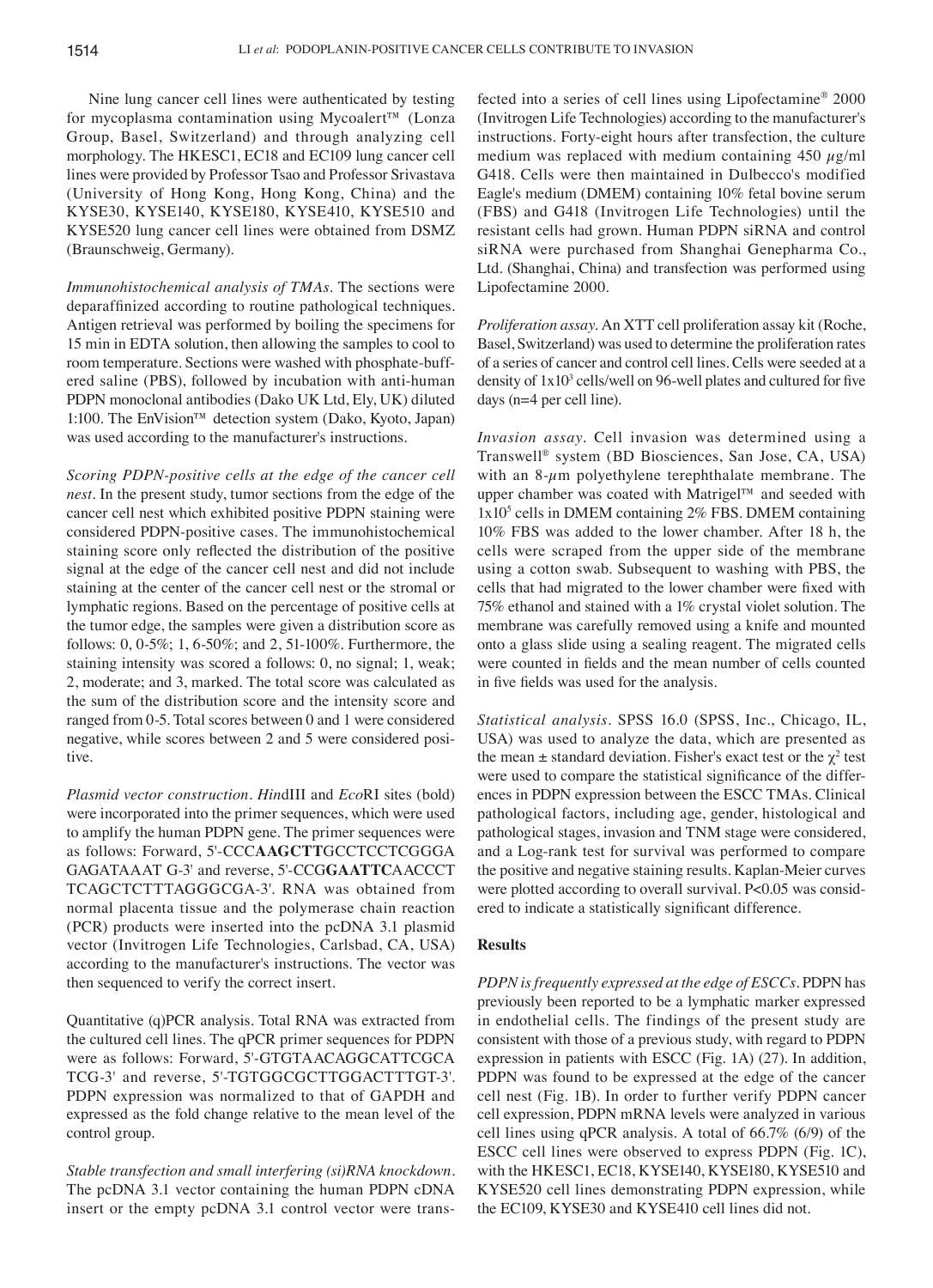

Figure 1. PDPN overexpression in ESCC cell lines at the front edge of ESCC tissues. PDPN expression in **(**A) a lymphatic vessel and (B) at the edge of a cancer cell nest (magnification, x200). (C) PDPN expression was determined using quantitative polymerase chain reaction analysis in nine ESCC cell lines with 67% (6/9) of the cell lines found to be positive for PDPN expression. PDPN, podoplanin; ESCC, esophageal squamous cell carcinoma.



Figure 2. Clinical significance of PDPN expression at the edge of ESCCs in patient samples. **(**A) PDPN-positive cells at the edge of a cancer cell nest detected using immunohistochemisty of ESCC tissue microarrays (magnification, x100). (B) Survival analysis of patients with PDPN‑positive and‑negative cells at the edge of their cancer nest. PDPN expression was positive in 66.7% (156/234) of patients. Kaplan-Meier analysis revealed that the PDPN-positive patient group had a significantly lower overall survival compared with the PDPN‑negative group (P<0.05). PDPN, podoplanin; ESCC, esophageal squamous cell carcinoma.

*PDPN expression at the front edge of the cancer cell nest is associated with invasion and poor prognosis.* To investigate the clinical significance of PDPN expression at the edge of the ESCC cancer cell nest, the cancer cells from 234 patients with informative clinical and pathological data were investigated. PDPN-positive cells at the edge of the tumor are indicated by the arrow (Fig. 2A). Kaplan-Meier analysis revealed that PDPN cancer cell expression was associated with poor overall survival (P<0.001; Fig. 2B).

To further assess the significance of PDPN expression in ESCC tissue, the correlation between PDPN expression at the edge of the cancer cell nest and pathological data was assessed in the patients. PDPN expression at the edge of the cancer cell nest was found to be positively correlated with cancer invasion in ESCC tissue (Table I; P<0.05), but was not found to be associated with any other clinical features.

*PDPN induces invasion, but does not affect growth in ESCC cells.* In order to investigate the invasive function of PDPN in ESCC pathogenesis, PDPN was cloned into the pcDNA 3.1 vector and an empty vector was used as the control. The vectors were stably transfected into the KYSE410 and EC109 cell lines and two clones were selected to avoid clone deviation. Prior

to the functional analyses, the overexpression of PDPN was determined using qPCR analysis, which revealed increased PDPN expression in the PDPN-transfected cells (Fig. 3A). The effect of PDPN on tumor invasion was then assessed using a Transwell assay. PDPN was observed to significantly promote invasion in the ESCC cell lines (P<0.05; Fig. 3C and D).

In addition to the invasion assay, an MTT assay was performed to assess the growth of the KYSE410 and EC109 cells over five days. No significant difference was found in the growth rate of the PDPN-transfected cells compared with the growth rate of the cells expressing the empty vector (P>0.05; Fig. 3B).

*PDPN downregulation inhibits tumor invasion.* To further analyze whether PDPN has a role in activating cell invasion, PDPN knockdown was performed using an antisense oligonucleotide (Fig. 4A). Wound healing assays revealed that PDPN knockdown markedly inhibited KYSE520 cell motility compared with that of the control cells (Fig. 4B). To assess the invasive capacity of the PDPN knockdown cell lines, a cell invasion assay was performed using a coated Matrigel Transwell system. Statistical analysis demonstrated that PDPN silencing significantly inhibited invasion in the tumor cells.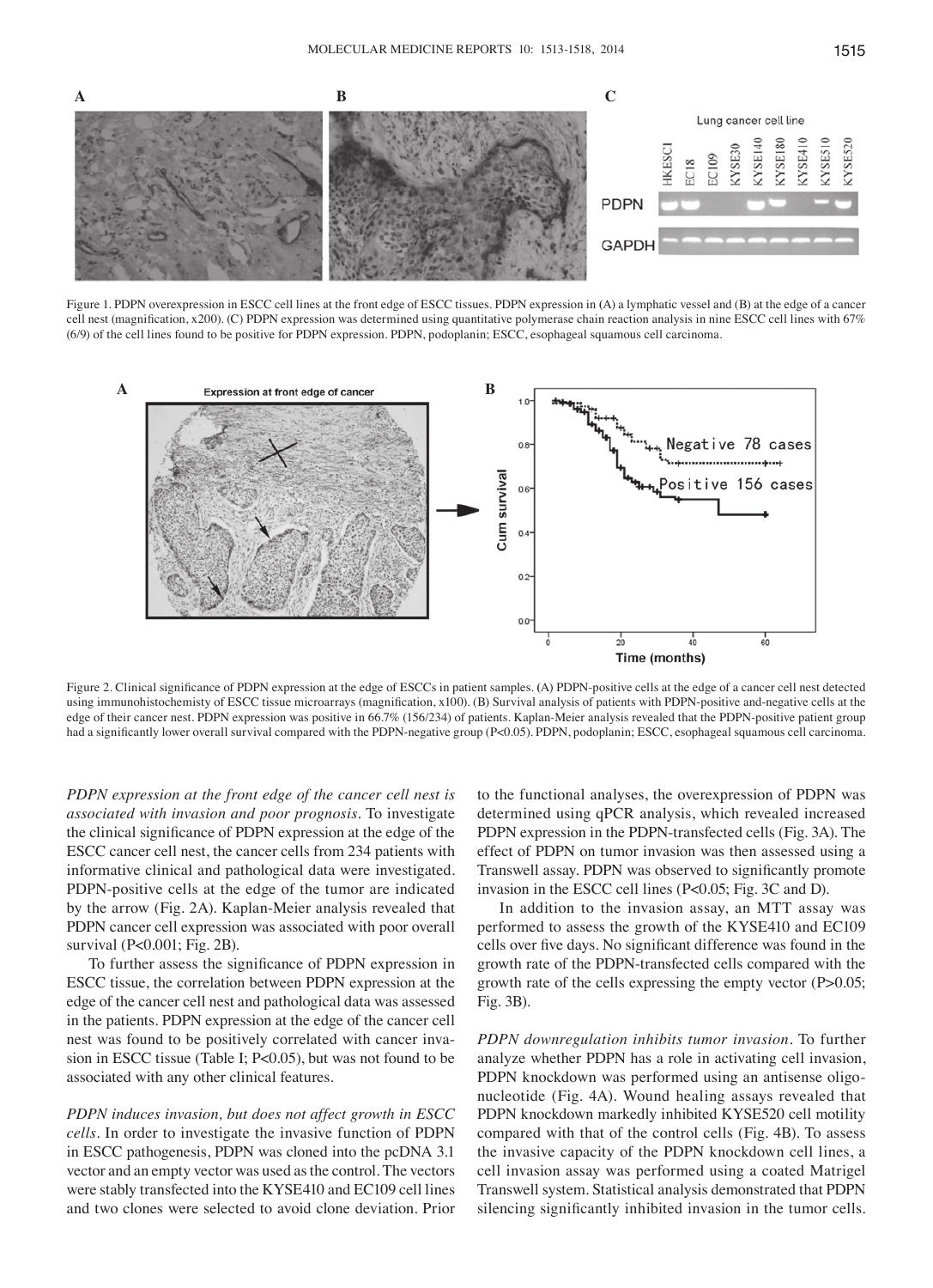| Cases $(n)$<br>Clinical parameter | Positive  | Negative  | P-value |
|-----------------------------------|-----------|-----------|---------|
| Gender                            |           |           | 0.229   |
| 116<br>Female                     | 73 (62.9) | 43(37.1)  |         |
| Male<br>118                       | 83 (70.3) | 35(29.7)  |         |
| Age                               |           |           | 0.141   |
| $\leq 60$<br>134                  | 85 (63.4) | 49 (36.6) |         |
| $>60$<br>100                      | 71(71.0)  | 29(29.0)  |         |
| Lymph node metastasis             |           |           | 0.888   |
| N <sub>0</sub><br>135             | 89 (71.2) | 46(36.8)  |         |
| N1<br>99                          | 67(67.6)  | 32(32.3)  |         |
| TNM stage                         |           |           | 1.00    |
| Early stage (I-II)<br>159         | 106(66.7) | 53 (33.3) |         |
| Advanced stage (III-IV)<br>75     | 50 (66.7) | 25(33.3)  |         |
| Tumor size $(cm3)$                |           |           | 0.166   |
| 29<br>$\leq 5$                    | 13(44.8)  | 16(51.2)  |         |
| >5<br>148                         | 87 (50.6) | 61(49.4)  |         |
| Distance metastasis               |           |           | 0.858   |
| Metastasis<br>4                   | 2(50.0)   | 2(50)     |         |
| 230<br>No metastasis              | 154(67.0) | 76 (33.0) |         |
| Tumor differentiation             |           |           | 0.222   |
| Good (I-II)<br>29                 | 19(65.5)  | 10(34.5)  |         |
| Moderate (III)<br>155             | 103(66.5) | 52(33.5)  |         |
| 48<br>Poor $(IV)$                 | 34(70.8)  | 14(29.2)  |         |
| Tumor invasion                    |           |           | 0.013   |
| 88<br>T <sub>1</sub>              | 50(56.8)  | 38 (43.2) |         |
| T <sub>2</sub><br>146             | 106(72.6) | 40 (27.4) |         |

| Table I. Clinical significance of PDPN expression at the front edge of the cancer cell nest in 234 primary ESCCs. |  |  |  |  |
|-------------------------------------------------------------------------------------------------------------------|--|--|--|--|
|-------------------------------------------------------------------------------------------------------------------|--|--|--|--|

Tumor size was measured using the following formula: 0.5 x length x (width)<sup>2</sup>. Partial data are not available for tumor size and tumor differentiation and the statistic was based on the informative data. Invasion was defined by the results of a final pathological analysis. PDPN, podoplanin; ESCC, esophageal squamous cell carcinoma.

Furthermore, PDPN knockdown was found to induce a more static state compared with the control cells (data not shown).

#### **Discussion**

PDPN expression in lymphatic vessels may have value as a predictive marker of survival. However, PDPN is also expressed in cancer cells, cancer stromal cells and cancer cells at the edge of cancer cell nests. Reports regarding the clinical prognostic significance of PDPN expression in cancer tissues are contradictory, thus further investigation is required. In the present study, it was hypothesized that determining the different locations of PDPN expression may explain the contradictory results.

A previous study by our group found that PDPN was expressed in lymphatic vessels, which was consistent with other reports (Fig. 1A) (28-30). The present study focused on PDPN expression at the edge of cancer cell nests as epithelial-mesenchymal transition is not the only invasion mechanism used by cancerous cells. Preliminary results revealed that PDPN expression at the edge of cancer cell nests was positively correlated with invasion and poor patient survival. These findings indicated that other factors may contribute to cancer cell invasion, as the PDPN-positive cells were invasive without epithelial-mesenchymal transition (22).

The present study showed that PDPN-positive cancer cells have functions which are associated with invasion. Recent reports have shown that PDPN is harmful to patients with ESCC (27,28). Although these studies did not focus on front edge cancer cells, their findings are consistent with those of the present study. The mechanism through which PDPN expression at the edge of a cancer cell nest contributes to cancer cell invasion requires further investigation. It is possible that these cells are induced to express PDPN through factors in the cancer microenvironment; however, the findings of the present study suggested that PDPN has a role in invasion. Tumors are a complex mixture of cells and extracellular matrix (31); therefore, the cross-talk between PDPN-positive cancer cells and the cancer stroma should be investigated.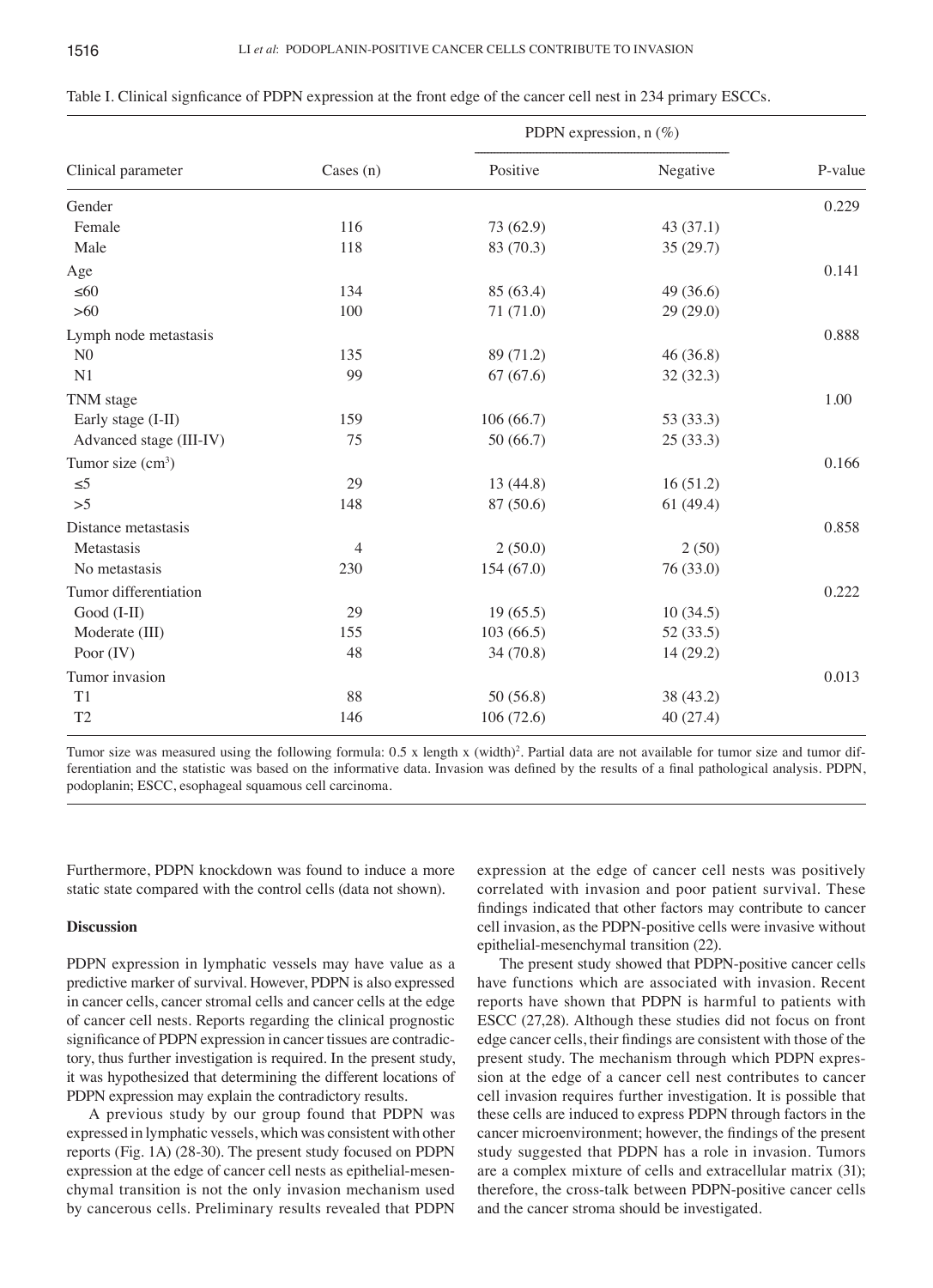

Figure 3. PDPN activates ESCC invasion, but does not affect tumor cell growth. **(**A) Quantitative polymerase chain reaction analysis revealed increased PDPN expression in PDPN-transfected cells. (B) Cancer cell growth rate in cells transfected with PDPN compared with those transfected with an empty vector detected using MTT assay. Data are presented as the mean ± standard deviation of three independent experiments. (C) PDPN promoted KYSE410 (upper panels) and EC109 (lower panels) cell migration (magnification, x400). \* P<0.001. (D) Results of the invasion assay. \* P<0.05. Data are presented as the mean ± standard deviation of three independent experiments. PDPN, podoplanin.



Figure 4. PDPN knockdown reduces tumor cell migration and invasion. **(**A) PDPN was silenced through transfection with siRNA. PDPN knockdown was confirmed using quantitative polymerase chain reaction analysis in the KYSE520 and KYSE140 cell lines. (B) Tumor cell motility was reduced following PDPN knockdown. Representative images of KYSE520 were captured at 0 and 48 h. (C) Cancer cell invasion was determined using a Transwell™ assay. PDPN knockdown reduced cell migration (magnification, x400) (D) Cell invasion is expressed as the mean ± standard deviation of three independent experiments.  $P$ <0.05. PDPN, podoplanin; si, small interfering.